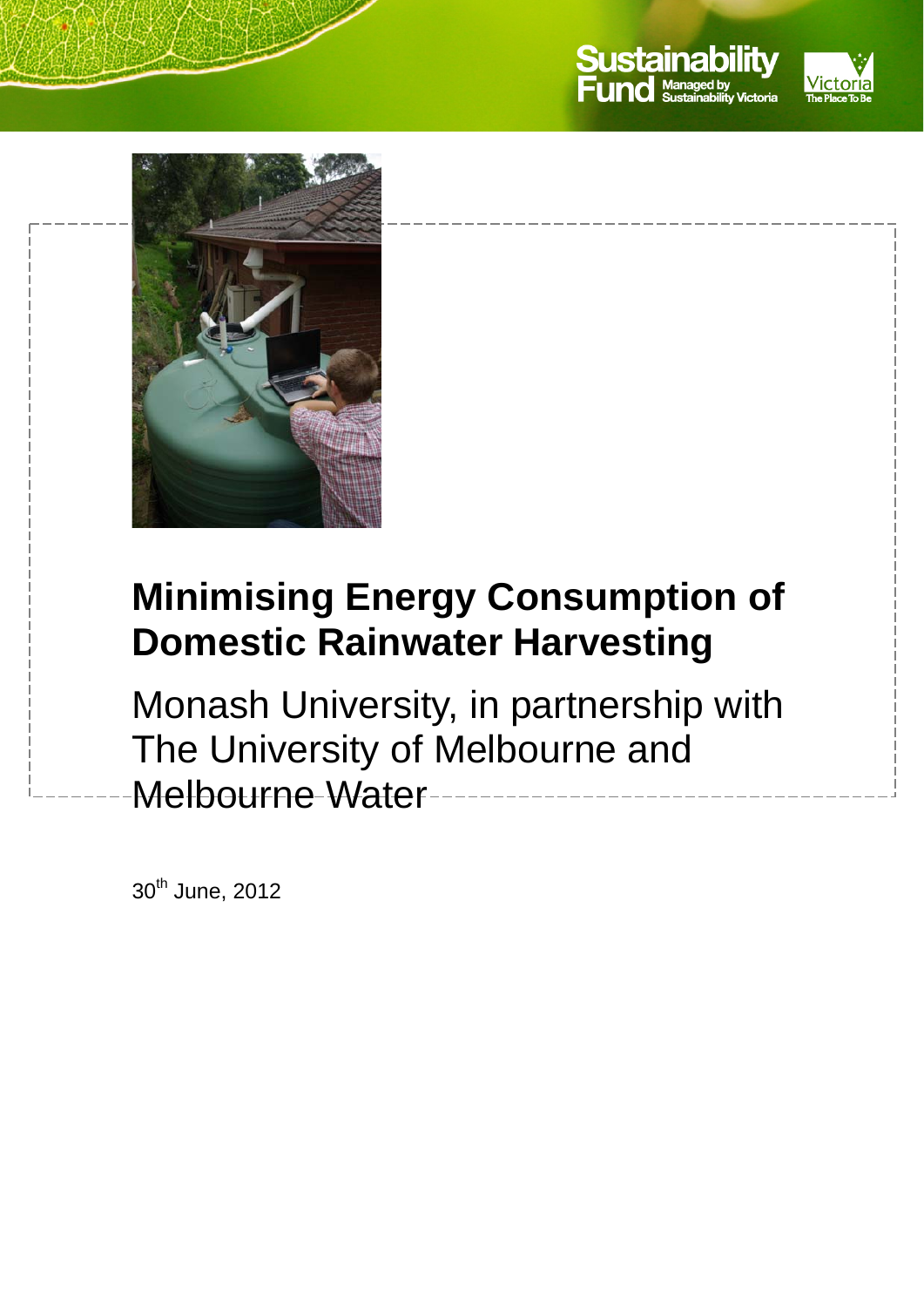#### *Disclaimer*

This project was supported with financial assistance from the Victorian Government Sustainability Fund, managed by Sustainability Victoria.

Sustainability Victoria or the Victorian Government may not endorse or necessarily agree with the views reflected in this publication.

All issues and correspondence regarding this publication should be directed to the authors.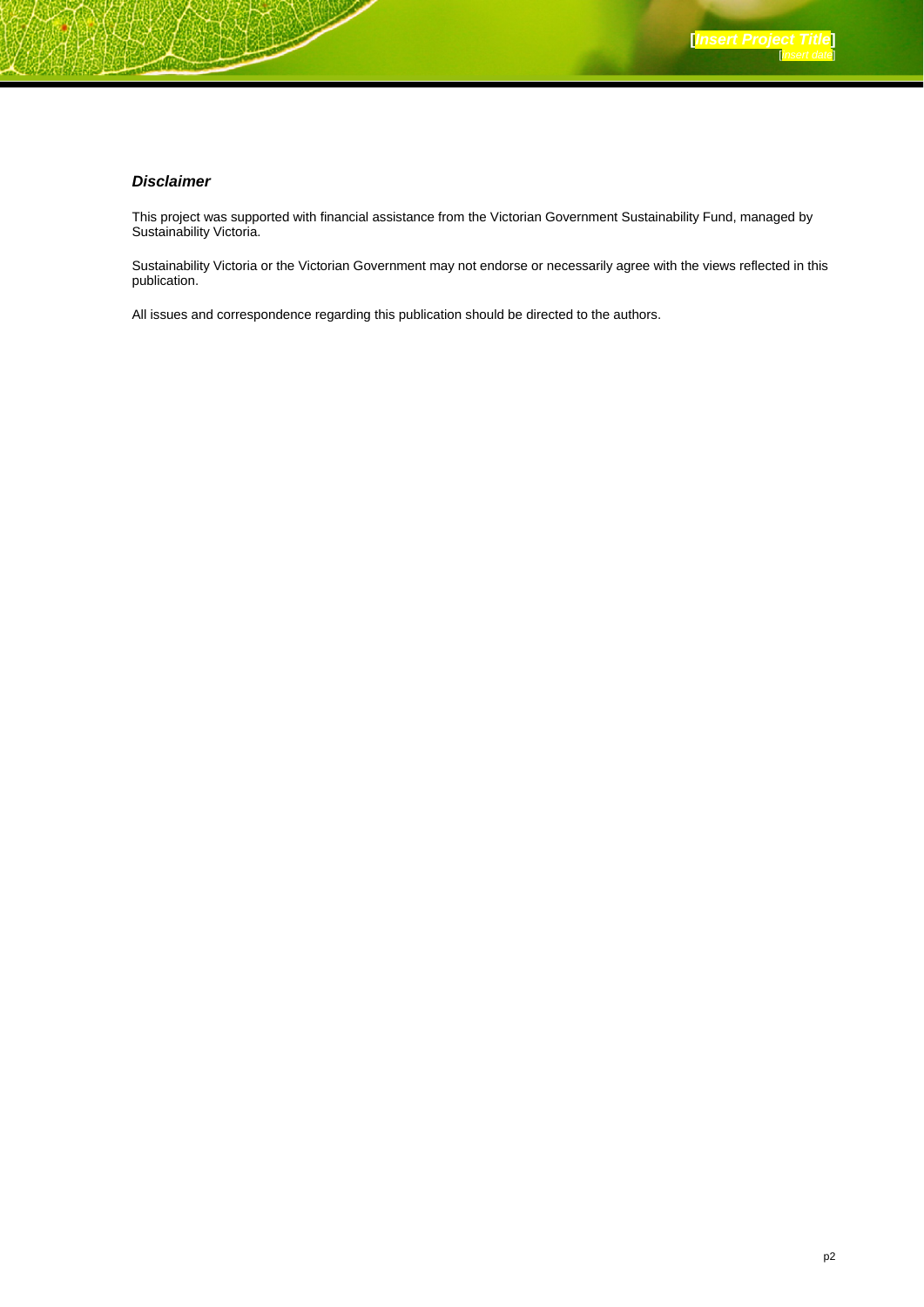## Table of Contents

| <b>Executive summary</b>                                                  | 4  |
|---------------------------------------------------------------------------|----|
| <b>Introduction</b>                                                       | 6  |
| <b>Project activities</b>                                                 | 7  |
| <b>Key findings</b>                                                       | 11 |
| <b>Project evaluation</b>                                                 | 13 |
| A financial acquittal of the whole project (this will not be made public) | 15 |
| <b>Appendix Two: References</b>                                           | 16 |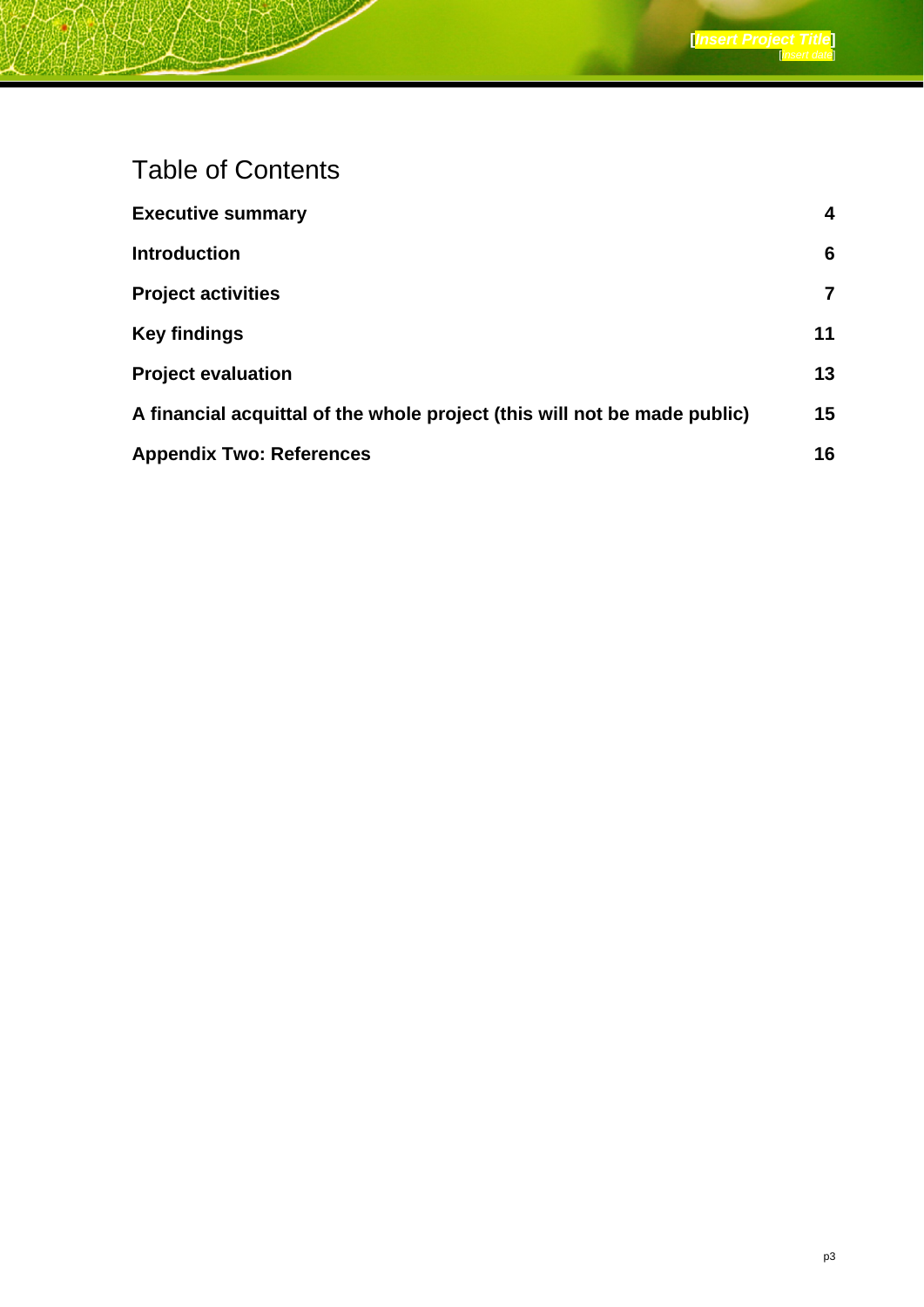### Executive summary

Like many cities, Melbourne, along with many other Victorian towns, is facing the need to find supplementary water supplies, as population growth and climate change and variability reduce the reliability of the current potable supply. Domestic rainwater harvesting has the potential to significantly augment Melbourne's supply. However, it is important that all alternative water supplies are evaluated not only in terms of their water conservation benefits, but also in terms of their impacts on energy use.

This project monitored the energy use of a range of domestic rainwater harvesting systems, installed within the Little Stringybark Creek project, which is aiming to retrofit a 450 ha catchment using a range of stormwater management technologies (rainwater and stormwater harvesting, infiltration systems and raingardens) to remove the impact of stormwater runoff on the creek.

The project installed rainwater tanks as part of the "Stormwater Tender". A subset of 12 systems was selected for monitoring. Each had an Odyssey capacitance water level logger installed to measure water demand, along with a Dent Instruments MAGlogger Time of Use meter to measure times when the pumps were on. The energy use when on was measured and validated with a nano-second capable current, volt and amp-meter. All work was undertaken by a qualified electrician. Data were downloaded on an approximately monthly basis and analysed. Water demands were calculated using specific code written in R (www.r-project.org).

The monitored tanks systems covered a range of tank and pump sizes and types, as well as a wide range of water uses (including toilet flushing, hot water, clothes washing, outdoor irrigation).

The mean energy use intensity of the monitored rainwater tank systems is 2.3 kWh/kL (median = 2.00 kWh/kL), as shown in Table ES1. Assuming an emission intensity of 1.1 kg/kWh, this equates to an average of 2.55 kg/kL (with a median of 2.20 kg/kL).

| <b>Statistic</b> | Energy use intensity (kWh/kL)                          | CO <sub>2</sub> emissions (kg/kL) |
|------------------|--------------------------------------------------------|-----------------------------------|
| Mean             | 2.31                                                   | 2.55                              |
| Median           | 2.00                                                   | 2.20                              |
| Min              | 1.2                                                    | 1.32                              |
| Max              | 3.6                                                    | 3.96                              |
| Std. Dev.        | 0.86                                                   | 0.94                              |
|                  | <sup>1</sup> . Source: (Sustainability Victoria, 2010) |                                   |

#### Table ES1. Summary of energy use and CO<sub>2</sub> emission intensity of monitored rainwater tanks.

The mean water use of 2.3 kWh/kL is considerably more than the energy intensity of Melbourne's gravity-fed and largely untreated water supply (0.1 kWh/kL), which is unusual by both Australian and international standards. However, the Wonthaggi desalination plant is expected to require between 5.2 and 7.0 kWh/kL. Importantly, if the most efficient pumps are selected (the most efficient in this study used only 1.2 kWh/kL), the use of rainwater harvesting could save around 645 kWh/year per household compared with that of desalinated water.

We found that the most important determinant of energy use was in the sizing of systems, with many pumps being oversized for their application.

Given these observations, there are a number of important steps that specifiers of rainwater harvesting systems can take to maximise energy efficiency:

1. The most important is to ensure that pumps are appropriately sized for their application. Undersized pumps will be work above their recommended loading, resulting in decreased efficiency. However, the most common situation is for pumps to be oversized. Minimising head losses through the use of large transfer pipes to the point of reticulation (e.g. to the house) can allow small pumps to be used.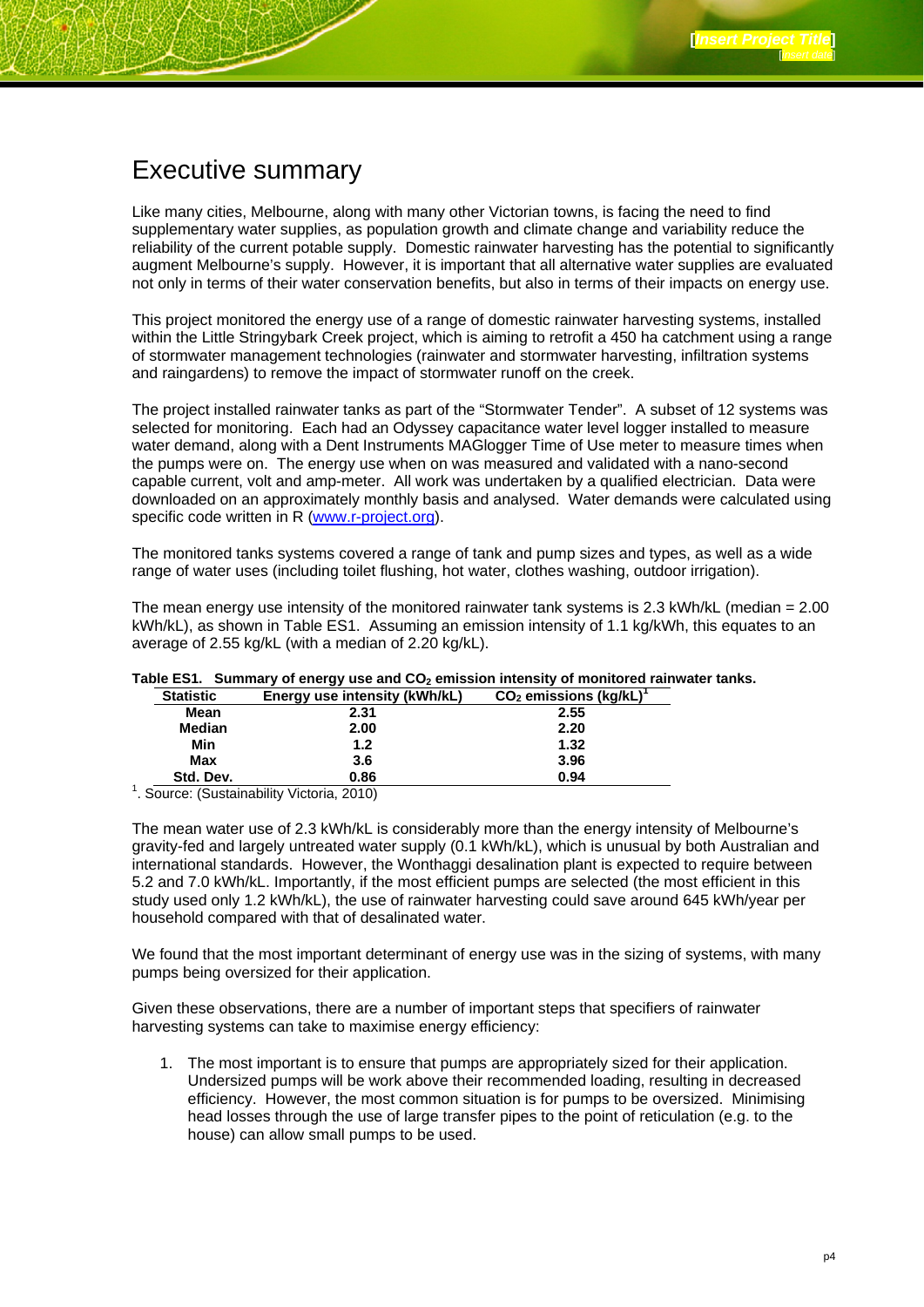- 2. Reducing the number of starts required by the pump. This can be done using either a pressure tank or a pressure control switch that is programmable to allow a wider range of variation in pressure.
- 3. Specify pumps which have low power consumption relative to performance. Whilst the P1 and P2 power consumption figures provided by manufacturers may not provide a complete indication of likely energy efficiency, they do provide a valuable starting basis.

These steps should be incorporated into policy and we believe that Sustainability Victoria could play an important part in this, by:

- 1. Advocating for the development of a 5 star standard to be applied to rainwater pumps sold in Australia. The 5 star standard could be developed based on standard laboratory testing (with a given upstream and downstream head, a given flow rate and pressure, and a given number of starts), reflective of typical household conditions.
- 2. Advocating that the Living Victoria Water Rebate Program require a minimum energy efficiency standard be met by pump systems installed as part of rainwater harvesting installed under the rebate program.

There are clearly significant savings to be made in water through the use of rainwater harvesting as a supplementary water supply to Melbourne's potable system. The evaluation of the energy use costs or benefits of rainwater harvesting is system-specific, as it depends on the energy intensity of the existing system. In the case of Melbourne, the existing gravity-fed system has very low energy costs both for transport and treatment. However, the alternative supplementary supply of desalinated water comes at a very high energy cost, meaning that for Melbourne, rainwater and stormwater harvesting is a very attractive option. Sustainability Victoria should consider advocating that the energy cost of alternative water supplies be included in the per kL usage charge for water (rather than embedded in the fixed supply charge), so that there is a clear economic incentive to use energy-efficient sources.

This study will be used to build integrated scenarios of alternative water supply options for Melbourne, so that future decisions about supplementary water supply options can be made with a proper understanding of the implications for consumption of potable water and energy.

.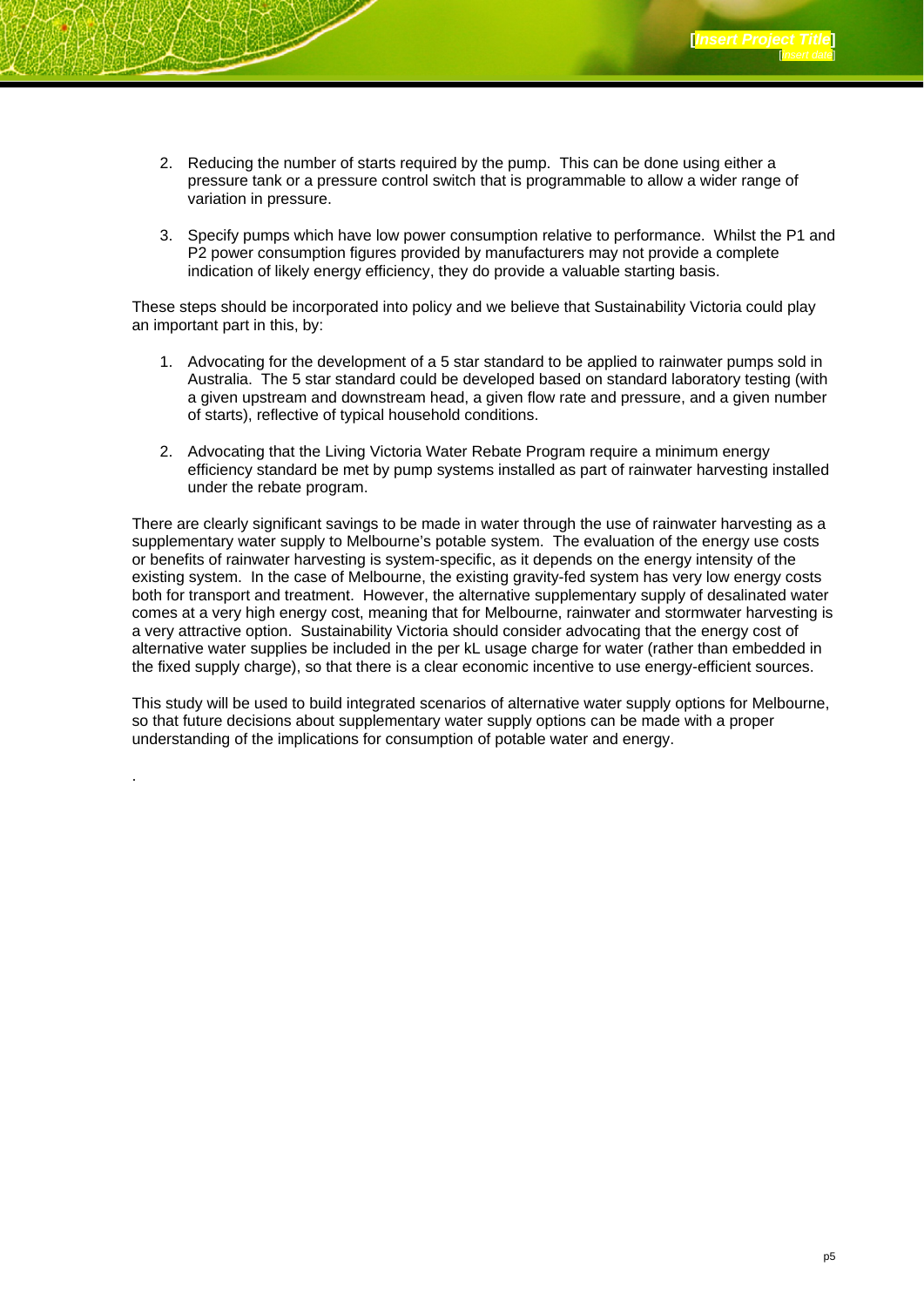### Introduction

#### **Project background**

Many years of drought in Victoria (and elsewhere in Australia) led to a rapid increase in the number of rainwater harvesting systems being installed by households. Whilst in many cases, such systems are used for outdoor irrigation purposes only, a large number are used for internal uses, such as toilet flushing; connection to such internal uses has been a requirement for both State and Commonwealth rebates for tank connection.

The installation of rainwater tanks has had a significant impact on water conservation, with rainwater tanks now estimated to supply 1.4% of Melbourne's water supply (source: Department of Sustainability and Environment, Living Melbourne, Living Victoria Roadmap, Ministerial Advisory Council, 2011). However, the installation of household rainwater harvesting systems has the potential to reduce the energy efficiency of the water supply system, because of the requirement of a pump for each household.

With this nexus between water and energy conservation in mind, the objective of this project was to assess the energy consumption of a range of household water harvesting systems, with different end uses (e.g. toilet flushing only, laundry, hot water and toilet, etc) and pump configurations. In doing so, we aim to compare this to the energy intensity of the water distribution system for Melbourne and thus to assess the extent to which the water savings of household rainwater harvesting systems impose an extra energy demand (and carbon dioxide emission).

The project has been undertaken within the broader framework of the Little Stringybark Creek project, which is attempting to retrofit the stormwater management of an entire catchment (made up of approximately 1000 households), with the aim of restoring the health of the creek, as well as reducing potable demand (to date the project has achieved a reduction in potable water demand of 20.1 ML/year across the 450 ha catchment). This project goes beyond rainwater and stormwater harvesting, aiming to restore the entire catchment water balance back towards the natural level (by enhancing infiltration and evapotranspiration, as well as reducing the volume of stormwater runoff). The overall goal is thus to provide guidelines on the management of stormwater – including stormwater harvesting – which minimises the degradation of receiving waters, whilst maximising potable water savings and minimising energy use (Bos et al., 2009; Fletcher et al., 2011).

#### **Project objectives**

The project has both local and broader objectives.

#### Local objectives

To date, the Little Stringybark Creek project has installed rainwater harvesting systems in 170 households. Given this large number, our first objective was to ensure that systems being installed were as energy-efficient as possible, by providing guidance to the project's contract plumbers on pump selection.

#### Broader objectives

The overall aims of this project were to:

- 1. Assess the (i) energy use and (ii)  $CO<sub>2</sub>$  emissions of a range of rainwater harvesting systems
- 2. To compare this energy use to the energy intensity of the Melbourne water supply system (in order the relative energy benefit/cost of household-scale rainwater harvesting).
- 3. To identify factors influencing energy efficiency (e.g. pump specifications, number of pump starts, etc.) of rainwater harvesting systems.
- 4. Provide recommendations on the specification and pump selection of household scale rainwater harvesting systems.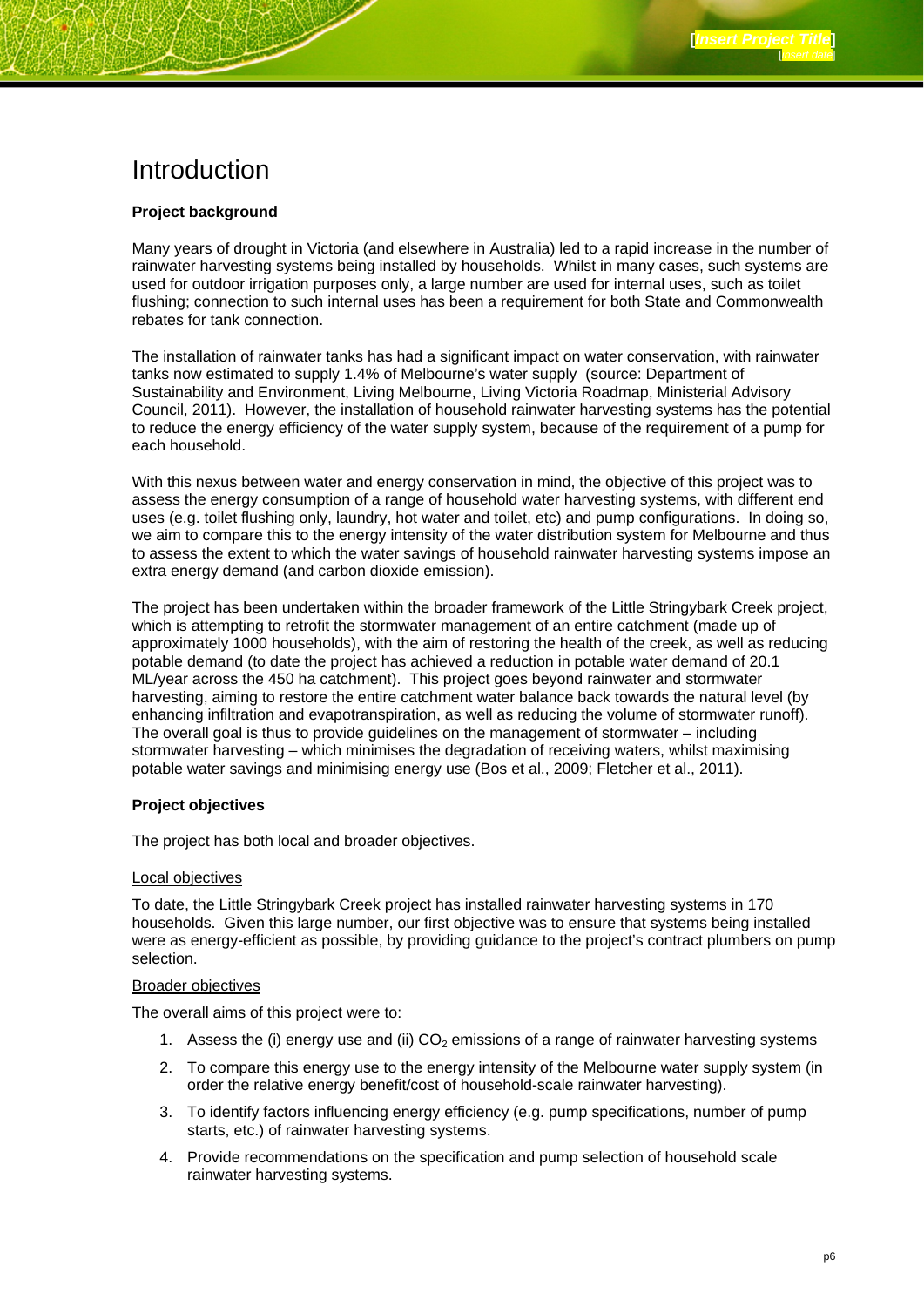#### **Project partners**

The project was undertaken as a partnership between Monash University, The University of Melbourne and Melbourne Water, within the broader partnership of the Little Stringybark Creek project (see www.urbanstreams.unimelb.edu.au for more details). The research and monitoring was led by the two universities. Monitoring of the tank water use was undertaken by Matthew Burns (Monash University), while energy monitoring was undertaken by Robert James (University of Melbourne), with the project being led by Tim Fletcher (formerly Monash University and now University of Melbourne) and Chris Walsh (University of Melbourne). The installation of rainwater harvesting systems was overseen by Darren Bos (University of Melbourne), with funding for these systems provided through the Stormwater Tender (see www.urbanstreams.unimelb.edu.au/allotments.htm). Funds for these installations were provided by Melbourne Water, as part of their contribution to the Little Stringybark Creek Project. Toby Prosser and Sharyn RossRakesh have been the principal drivers of the project from within Melbourne Water.

### Project activities

#### **Installation of rainwater harvesting systems**

Rainwater harvesting systems were installed through three phases of economic instrument. The first – *Stormwater Tender* – sought bids from landholders on their level of funding required to install systems on their property. The tender was a sealed-bid uniform price, reverse auction (for details see: Nemes et al., 2010). Bids were evaluated in terms of their cost per unit of environmental benefit (Table 1). An example of such an evaluation process is provided in Table 2. In the second and third rounds – both called *Stormwater Fund* – householders were provided with a simpler-to-understand approach. The first – a rising clock uniform price auction – offered a set price per unit of environmental benefit. The price was increased each month, until the budget ran out, and all participants were paid the final price (for the full theory regarding these auction models, refer to Nemes et al., 2010). The final round has offered householders the full price of the installation of rainwater harvesting systems. The use of these three approaches was intended to evaluate the relative efficiency of alternative economic incentive models.

| Indicator                               | Weighting | <b>Measure</b>                                              | <b>Rationale</b>                                                                           |
|-----------------------------------------|-----------|-------------------------------------------------------------|--------------------------------------------------------------------------------------------|
| Reduction in runoff                     | 0.5       | Proportional reduction in the                               | Increased frequency of runoff is                                                           |
| frequency                               |           | number of days of runoff                                    | biggest impact on urban streams                                                            |
| <b>Reduction in Total</b>               | 0.3       | Proportional reduction in                                   | Port Phillip Bay is threatened by                                                          |
| Nitrogen load                           |           | annual N load exported                                      | increases in nitrogen levels.                                                              |
| Water conservation/<br>volume reduction | 0.2       | Proportion of harvestable<br>water that is captured for use | Public benefit to conserve<br>water/improved performance of future<br>downslope treatments |

**Table 1.** Summary of sub-indices comprising the Environmental Benefit Index.

**Table 2.** Uniform price auction example. Given a funding pool of \$10 000, the price for all tenders is set at \$1100/ unit of EB provided. Only the top three tenders are successful. The payment they receive is calculated as their Environmental Benefit x \$1100. (Source: La Nauze *et al.,* 2010).

| Tender<br>Ranking | EВ            | <b>Bid</b> | "Value for money"      | <b>Tender</b><br><b>Successful</b> | <b>Payment</b> |
|-------------------|---------------|------------|------------------------|------------------------------------|----------------|
|                   | 1.5           | \$1 050    | \$700 per unit of EB   | Yes                                | \$1 650        |
| 2                 | $2.2^{\circ}$ | \$1936     | \$880 per unit of EB   | Yes                                | \$2 4 20       |
| 3                 | 3.4           | \$3 100    | \$912 per unit of EB   | Yes                                | \$3740         |
| 4                 | 1.7           | \$1870     | \$1 100 per unit of EB | No                                 | \$0            |
|                   | 2.1           | \$2 730    | \$1 300 per unit of EB | No                                 | \$0            |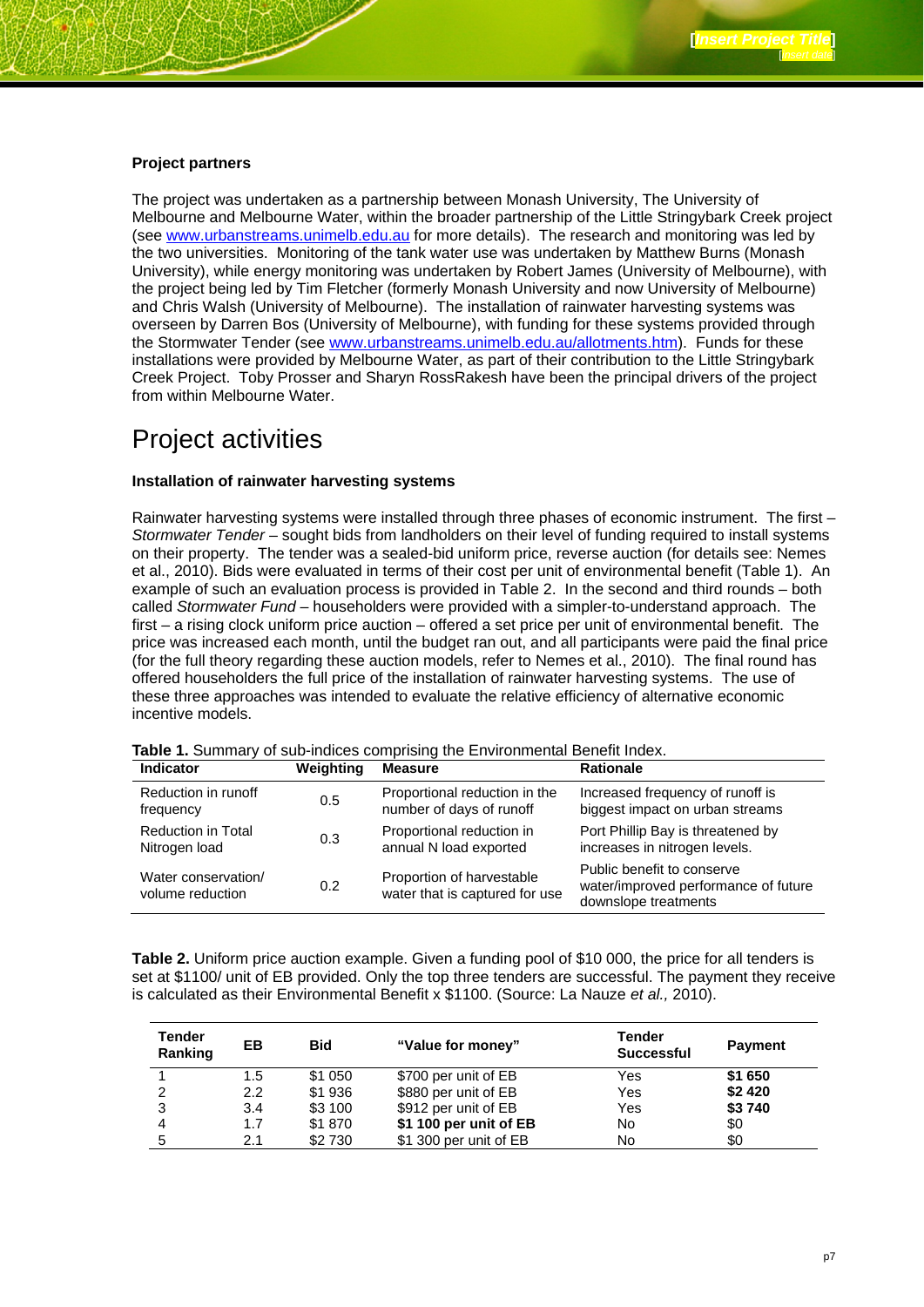At the time of writing, this has resulted in 170 households being treated, with more than 200 rainwater tanks installed to date (a total of 1.71 ML of water storage, capturing around 20 ML of water per year).

A small subset of these tanks was then to be selected for monitoring.

#### **Selection of households to monitor**

We initially contacted 46 landowners in the catchment who had installed tanks with the assistance of our restoration project. Each landowner received a letter that outlined a proposal to monitor the performance of their tank configuration. Of the 46 landowners contacted, we received replies from 13 willing to participate. Upon inspection, one of these would have been very difficult to instrument, leaving us with 12 households (Table 3). Willing landowners were sent another letter informing them that data collected would be used on an anonymous basis. It can be seen from Table 1 that a good variety of different systems was obtained, in terms of roof area, tank volume, end-use types etc.

#### **Water Level and Logger Installation and Monitoring**

We installed depth loggers in each tank. We used Odyssey capacitance loggers (www.odysseydatarecording.com) to continuously monitor water level. We opted for these loggers because 1) they are precise and accurate (+/- 1 mm), and 2) other types of loggers (i.e. those affixed to tank outlet pipes) may have been seen as intrusive. Each logger was calibrated prior to installation using methods outlined by the manufacturer. We housed each logger in a PVC pipe that protruded from the top of each tank. Each logger was set to record water level every 6 minutes from 20:00:00 on the day it was installed. During logger installation, various characteristics relating to each tank configuration were measured (e.g. tank cross-sectional area, etc.). Other relevant characteristics (e.g. occupancy, connected demands, etc.) were obtained directly from each landowner via mailed surveys and telephone conversations.

Data was downloaded from each logger up until March 2012 approximately every two months, to minimise disturbance to landowners. During each visit, we undertook tank maintenance (e.g. removal of leaves in the tank inlet screen). The data was regularly checked to ensure it was consistent. In September 2011, the loggers were re-calibrated and this second calibration was found to be consistent with that conducted prior to installation. In maintaining our commitment with each landowner, the collection of data ceased in March 2012, at which point we had collected almost two years of data.

Data was analysed using R (version 2.13.0, www.r-project.org) such that it could be used to answer the questions listed in the introduction. For each household, the calibrated depth data was plotted against time and erroneous data was set to missing (or NA). Erroneous data was generally recorded when 1) the loggers were being retrieved; 2) the battery of a logger was flat; or 3) a logger malfunctioned inexplicably. The amount of erroneous data was small across nine household (less than 10% over the monitoring period per household). There was more erroneous data for household 3 (i.e. around 40%) because of a recurring flat battery. Household 7 had a similar level of erroneous data because their tank was not operational for many months. The amount of missing data for household 1 was 24%, primarily because its logger malfunctioned inexplicably over a few months.

We then derived (using cubic spline interpolation) 6-minute time series of calibrated depth data for each household for the entire monitoring period. This was carried out because 1) some erroneous data could be infilled through interpolation, and 2) the timestamps of the recorded time series were not perfect multiples of 6 minutes (e.g. 01/01/2011 12:06:44; DD/MM/YYY HH:MM:SS). The overflow level of each tank was found from the time series by inspection.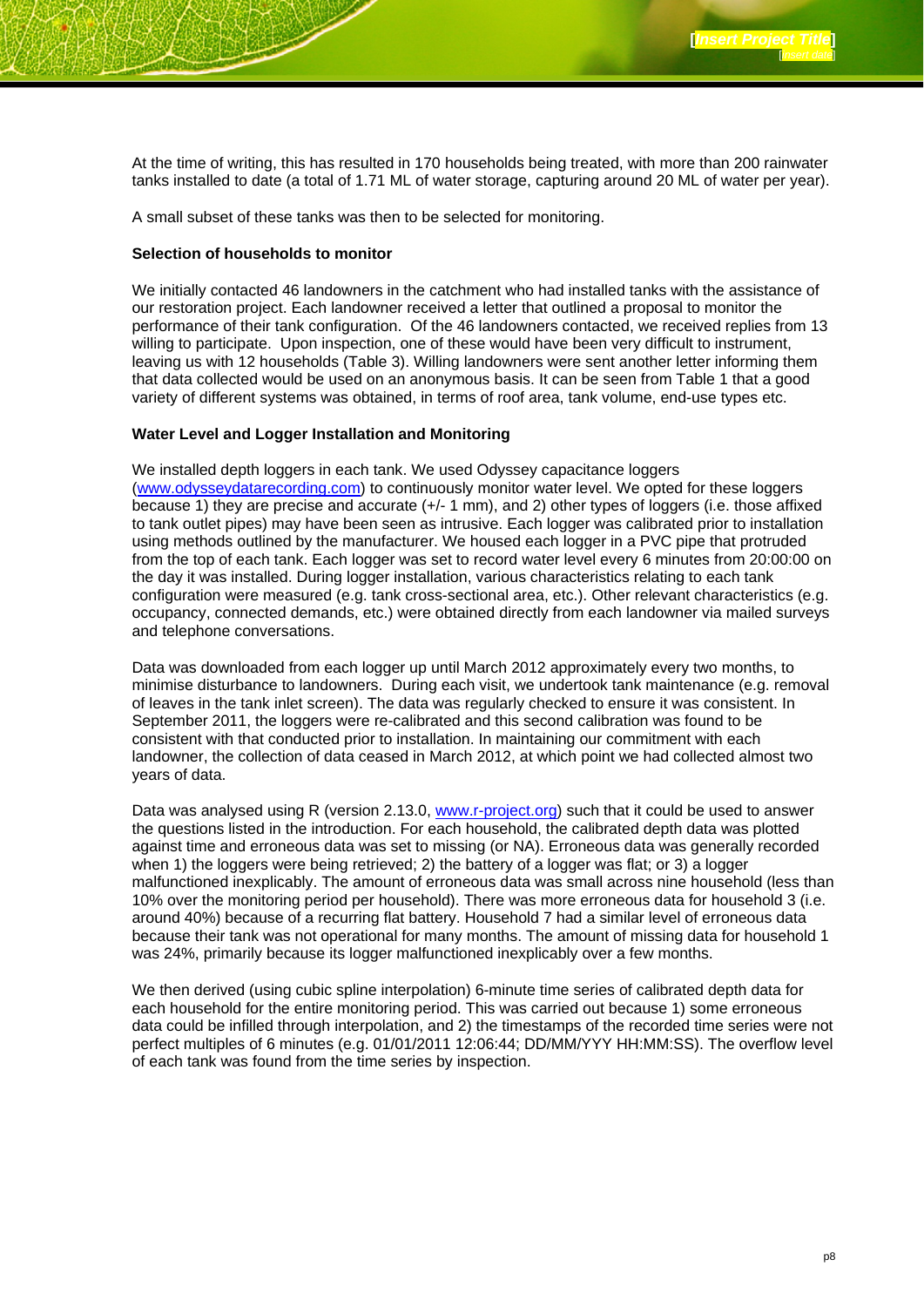| <b>Household</b> | <b>Tank</b> | <b>Impervious</b> | Occupancy <sup>b</sup> | <b>Internal</b>   | <b>External</b>      | Garden            | <b>Reported external</b> |
|------------------|-------------|-------------------|------------------------|-------------------|----------------------|-------------------|--------------------------|
|                  | capacity    | area              |                        | demands           | demands              | size <sup>c</sup> | demand                   |
|                  | (L)         | draining to       |                        | connected to      | connected            | (m <sup>2</sup> ) | behaviour over           |
|                  |             | tank $(m2)a$      |                        | rainwater<br>tank | to rainwater<br>tank |                   | monitoring period        |
| $1*$             |             | 35                | 3                      |                   | Garden               | 18                | Minimal GW               |
|                  |             |                   |                        | Toilet flushing   |                      |                   |                          |
|                  | 3,000       |                   |                        | (TF)              | watering<br>(GW)     |                   |                          |
| $\overline{2^*}$ |             | 71                | 2                      | Clothes           | <b>GW</b>            | 200               | <b>Minimal GW</b>        |
|                  |             |                   |                        | washing (CW)      |                      |                   |                          |
|                  | 5,400       |                   |                        | and TF            |                      |                   |                          |
| $3^*$            |             | 130               | 2                      | CW and TF         | Car washing          | 600               | Minimal CWS and          |
|                  |             |                   |                        |                   | (CWS) and            |                   | <b>GW</b>                |
|                  | 5,000       |                   |                        |                   | <b>GW</b>            |                   |                          |
| $4*$             |             | 374               | $\overline{2}$         | CW and TF         | CWS, GW              | 3,500             | Minimal CWS and          |
|                  |             |                   |                        |                   | and                  |                   | swimming pool            |
|                  |             |                   |                        |                   | swimming             |                   | top-up. Moderate         |
|                  | 26,000      |                   |                        |                   | pool top-up          |                   | <b>GW</b>                |
| 5                | 5,500       | 167               | 2.0                    | CW and TF         | <b>GW</b>            | 80                | <b>Minimal GW</b>        |
| $6*$             |             | 91                | $\overline{2}$         | CW, TF and        | <b>GW</b>            | 125               | No GW                    |
|                  | 5,500       |                   |                        | hot water         |                      |                   |                          |
| $7^*$            | 22,500      | 466               | 3.4                    | All               | <b>GW</b>            | 300               | Minimal GW               |
| 8                |             | 366               | 2.5                    | All (except       | <b>GW</b>            | 800               | <b>Minimal GW</b>        |
|                  | 25,000      |                   |                        | drinking)         |                      |                   |                          |
| $9*$             | 18,000      | 199               | 2                      | All               | None                 | 20                | No GW                    |
| $10*$            | 28,000      | 183               | $\overline{3}$         | All               | <b>GW</b>            | 240               | Minimal GW               |
| $11*$            | 9,000       | 316               | 3                      | All               | GW                   | 216               | <b>Minimal GW</b>        |
| $12*$            |             | 229               | $\overline{4}$         | All (except       | <b>GW</b>            | 200               | <b>Minimal GW</b>        |
|                  | 18,200      |                   |                        | drinking)         |                      |                   |                          |

**Table 3.** Properties of monitored households.

18,200 drinking) a These areas were calculated primarily using satellite imagery (NearMaNop; http://www.nearmap.com/) and ground-truthing. b <sup>b</sup>Over the monitoring period, the occupancy for some households changed. For these cases, the average occupancy, weighted by time, over the monitoring period is reported.

Watered garden area is based on estimates from householders.

Of those households who agreed to have water level monitored, we then sought to install energy monitors. We selected Dent Instruments MAGlogger Time of Use Meters for their robustness and ability to be deployed without requirement to modify electrical circuitry. The meters were installed by a qualified electrician and their accuracy validated with a nano-second capable current, volt and ampmeter. Due to a combination of logistical constraints and privacy concerns by landholders, we were only able to install the MAGloggers on 10 of the 12 sites; these are highlighted with an asterisk in Table 3. However, due to issues such as landholders selling and extended absences of residents within the study area, reliable energy use data could only be obtained for 7 of the 12 sites (Table 4). These sites covered a wide range of end use types as well as pumps. This allowed a more reliable estimate of 'population-level' performance. However, because it was not feasible to have a fully replicated study (in other words many households with the same pump but different water end uses, or vice versa), it was not possible to directly relate energy use to the type of end use or to the type of pump.

Instead, we undertook analysis to calculate the (i) mean, median and standard deviation of energy efficiency (expressed in kWh/kL), (ii) mean, median and standard deviation of  $CO<sub>2</sub>$  emissions for each household, and thus, the (iii) difference between energy use of household rainwater harvesting systems. Finally, we examine the influence of factors such as the number of pump starts on energy efficiency and identify the likely outcome if pumps were specified according to energy efficiency.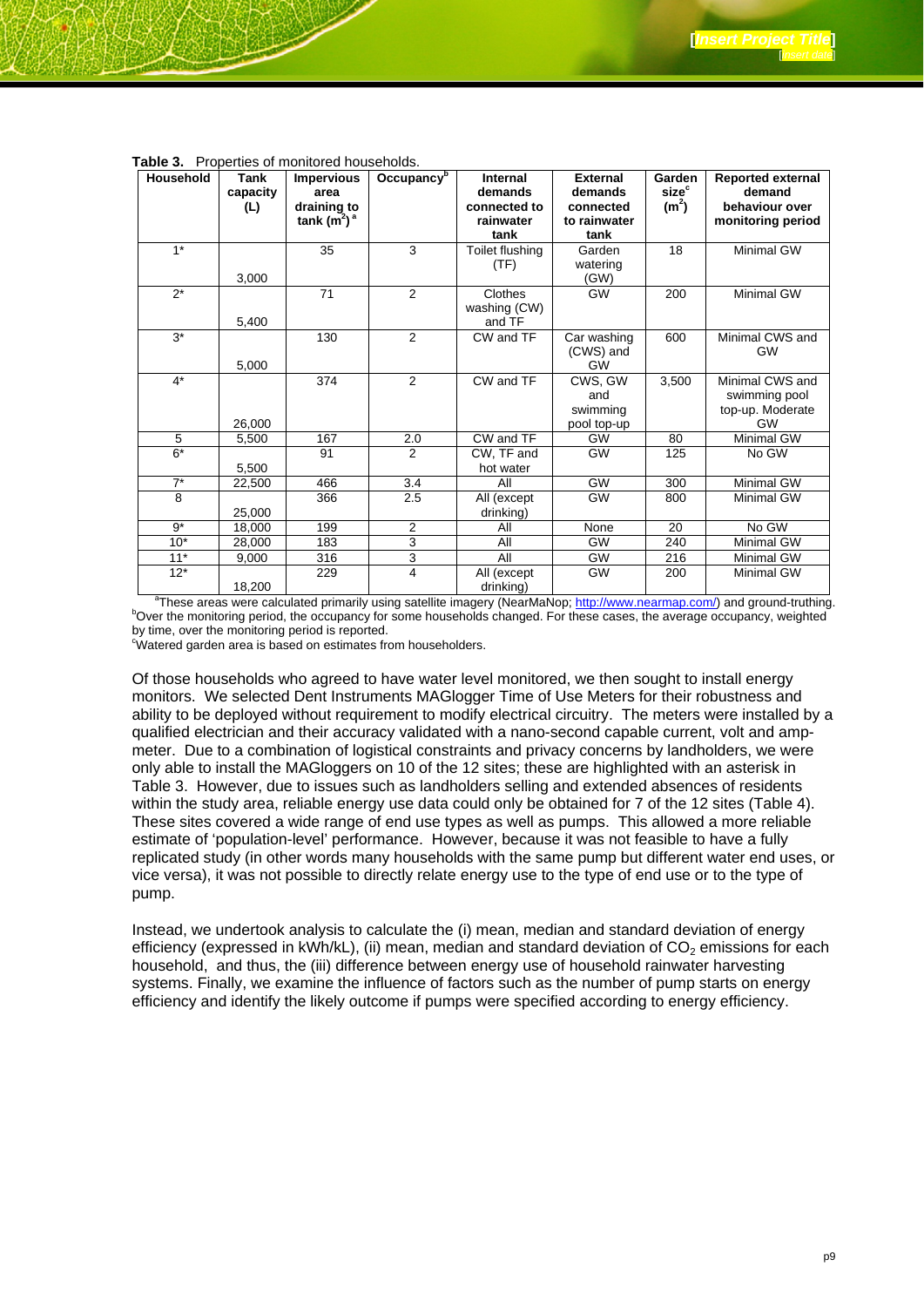| <b>Household</b> | <b>Pump Brand</b> | <b>Model</b>    | Reliable data*      |
|------------------|-------------------|-----------------|---------------------|
|                  | Hyflow            | <b>DHJ800</b>   | Yes                 |
| 2                | Davey             | HP45-05         | Yes                 |
| 3                | Davey             | HP45-05         | <b>No</b>           |
| 4                | Pentax            | CAM 100/00      | <b>Yes</b>          |
| 6                | Pumpmaster        | <b>STJN 120</b> | <b>Yes</b>          |
| 7                | Pentax            | MPX 120/5       | No.                 |
| 8                |                   |                 | <b>No</b>           |
| 9                | Pumpmaster        | CSS 2-60        | Yes                 |
| 10               | Davey             | HM 90-13        | <b>Yes</b>          |
| 11               | Grundfos          | CH 2-50         | Yes                 |
| 12               | Onga<br>.         | SMH75           | No<br>$\sim$ $\sim$ |

#### **Table 4.** Pump energy monitoring details.

\* As at 30/3/2012 (the project will be extended for another 12 months)

#### **Communications and media**

Based on the measured variation, we provide recommendations on the selection and configuration of pumps for household rainwater harvesting. We have used this material in guiding contractors working within the Little Stringybark Creek project and prepared a communiqué for distribution to the Plumbing Industry Commission (part of the Building Commission), along with Green Plumbers. We are including this material in a seminar being run in partnership with Melbourne Water and Clearwater in September 2012.

The Little Stringybark Creek project produces a regular newsletter and the results of this study are being included in the 2012  $2<sup>nd</sup>$  edition of the newsletter.

#### **Challenges and obstacles**

The principal challenge of this project has been the timely collection of data, given the reliance on the willingness of landholders to be available and for the rainwater systems to be fully functional. A number of householders were away over extended periods, preventing us from collecting data for long periods, while others had breakdowns of their system (not of the pumps themselves, but breakdowns due to installations) and chose not to repair them for several months, preventing us from collecting data. As we relied on their voluntary support, we had little power to influence these circumstances.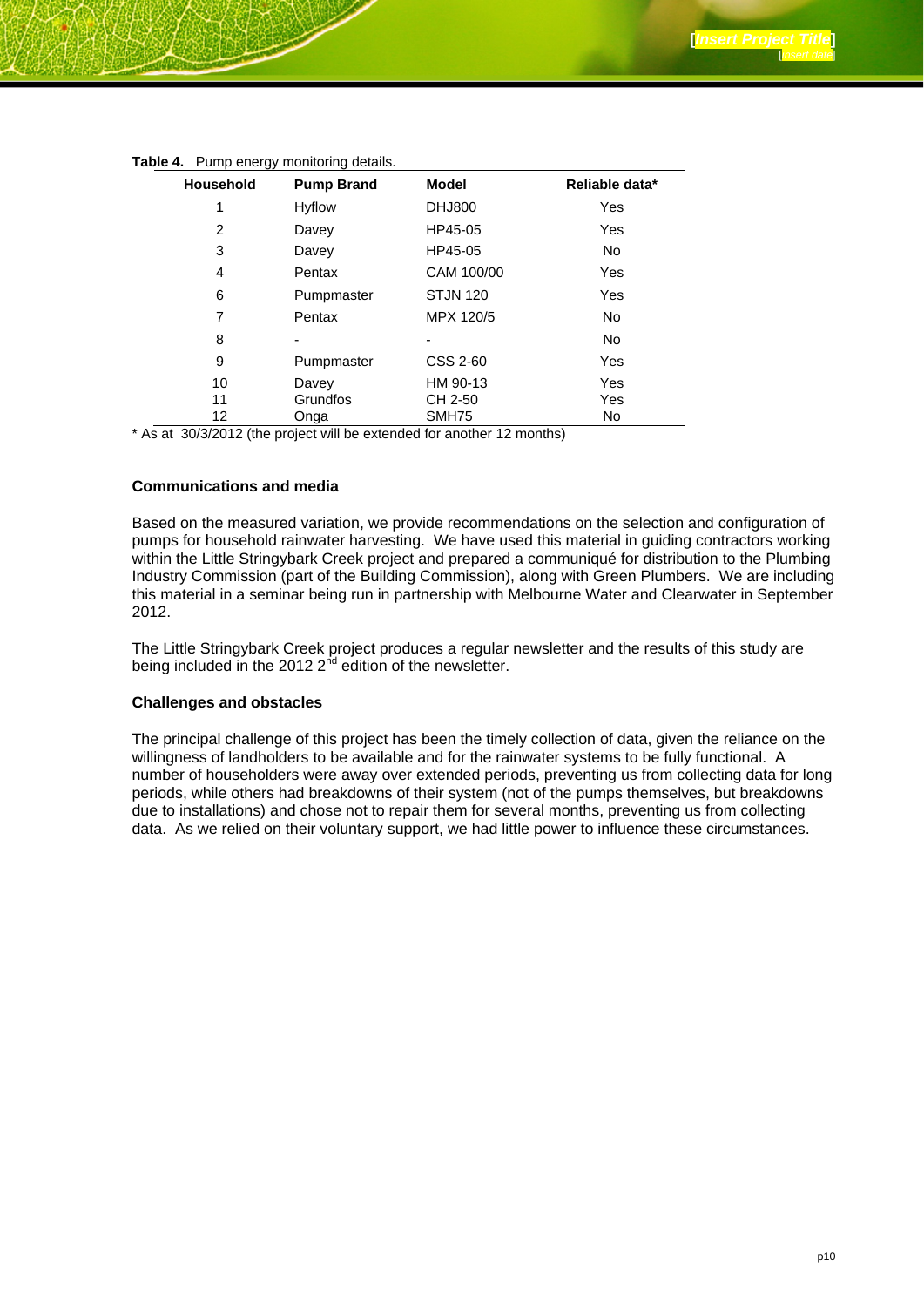### Key findings

#### **Energy use intensity and emissions**

The mean energy use intensity of the monitored rainwater tank systems is 2.3 kWh/kL (median  $= 2.00$ ) kWh/kL), as shown in Table 5. Assuming an emission intensity of 1.1 kg/kWh, this equates to an average of 2.55 kg/kL (with a median of 2.20 kg/kL).

| <b>Household</b> | Pump               | <b>Calculated</b> | %      | <b>Mean intensity</b> | Mean CO <sub>2</sub> |
|------------------|--------------------|-------------------|--------|-----------------------|----------------------|
|                  |                    | <b>kVA</b>        | loaded | (kWh/kL)              | emissions (kg/kL)    |
|                  | Hyflow DHJ800      | 0.588             | 74     | 3.6                   | 3.96                 |
| 2                | Davey HP45-05      |                   |        | 2.6                   | 2.86                 |
| 3                | HP45-05            |                   |        | n/a                   | n/a                  |
| 4                | Pentax CAM100/00   | 1.045             | 141    | 2.0                   | 2.20                 |
| 6                | Pumpmaster STJN120 | 1.568             | 174    | 3.2                   | 3.52                 |
|                  | Pentax MPX120/5    | 0.819             | 93     | n/a                   | n/a                  |
| 9                | Pumpmaster CSS2-60 | 0.476             | 59     | 1.9                   | 2.09                 |
| 10               | Davey HM90-13      | 0.823             | 46     | 1.7                   | 1.87                 |
| 11               | Grundfos CH2-50    | 0.480             | 71     | 1.2                   | 1.32                 |
| 12 <sup>°</sup>  | Onga SMH75         | 0.703             | 94     | n/a                   | n/a                  |
| Mean             |                    | 0.814             | 94     | 2.31                  | 2.55                 |
| <b>Median</b>    |                    | 0.761             | 83.5   | 2.00                  | 2.20                 |
| Min              |                    | 0.476             | 46     | 1.20                  | 1.32                 |
| Max              |                    | 1.568             | 174    | 3.6                   | 3.96                 |
| Std. Dev.        |                    | 0.835             | 43.2   | 0.86                  | 0.94                 |

| Table 5. Energy use and CO <sub>2</sub> emission intensity of monitored rainwater tanks. |
|------------------------------------------------------------------------------------------|
|------------------------------------------------------------------------------------------|

<sup>1</sup>. Source: (Sustainability Victoria, 2010)

#### **Comparison with Melbourne reticulated water supply**

Melbourne has the lowest energy consumption water supply system of any major city in Australia, equating to 335 GJ/GL (Kenway et al., 2008), or 0.1 kWh/kL (Table 6). This is less than 5% of the energy consumption of Adelaide's water supply system for example. The reason for such a low energy consumption is the fortunate geographic situation of the city relative to its water supply catchments, allowing an almost entirely gravity-fed system. In addition, Melbourne has almost no treatment energy costs, compared to most other cities.

Given this situation, it is not surprising that the median additional energy use of rainwater harvesting is around 1.9 kWh/kL higher than for the reticulated system as at July 2012.

However, the Wonthaggi desalination plant is expected to require between 5.2 and 7.0 kWh/kL for the treatment alone, in addition to pumping costs of moving water from the Wonthaggi plant to Cardinia Reservoir (which were not readily available at the time of writing). Ignoring these pumping costs, it is apparent that there is potentially a very significant energy cost to Melbourne in pursuing alternative water resources to supplement its traditional water supply catchment sources. In the case of desalination, this results in additional energy use per household of around 800 kWh/year, whereas rainwater harvesting imposes an additional 296 kWh. Applied to the entire 150 GL volume to be supplied by the desalination plant, this represents a potential difference in 553000 MWh per year energy consumption.

In the case of the Wonthaggi desalination plant, the extra carbon dioxide emissions are being offset by investments in renewable energy. However, in the case where government had made such investments anyway, the use of rainwater tanks across Melbourne instead of the use of desalinated water could save around 495 kwWh per household, or approximately 0.55 t of  $CO<sub>2</sub>$  per household per year.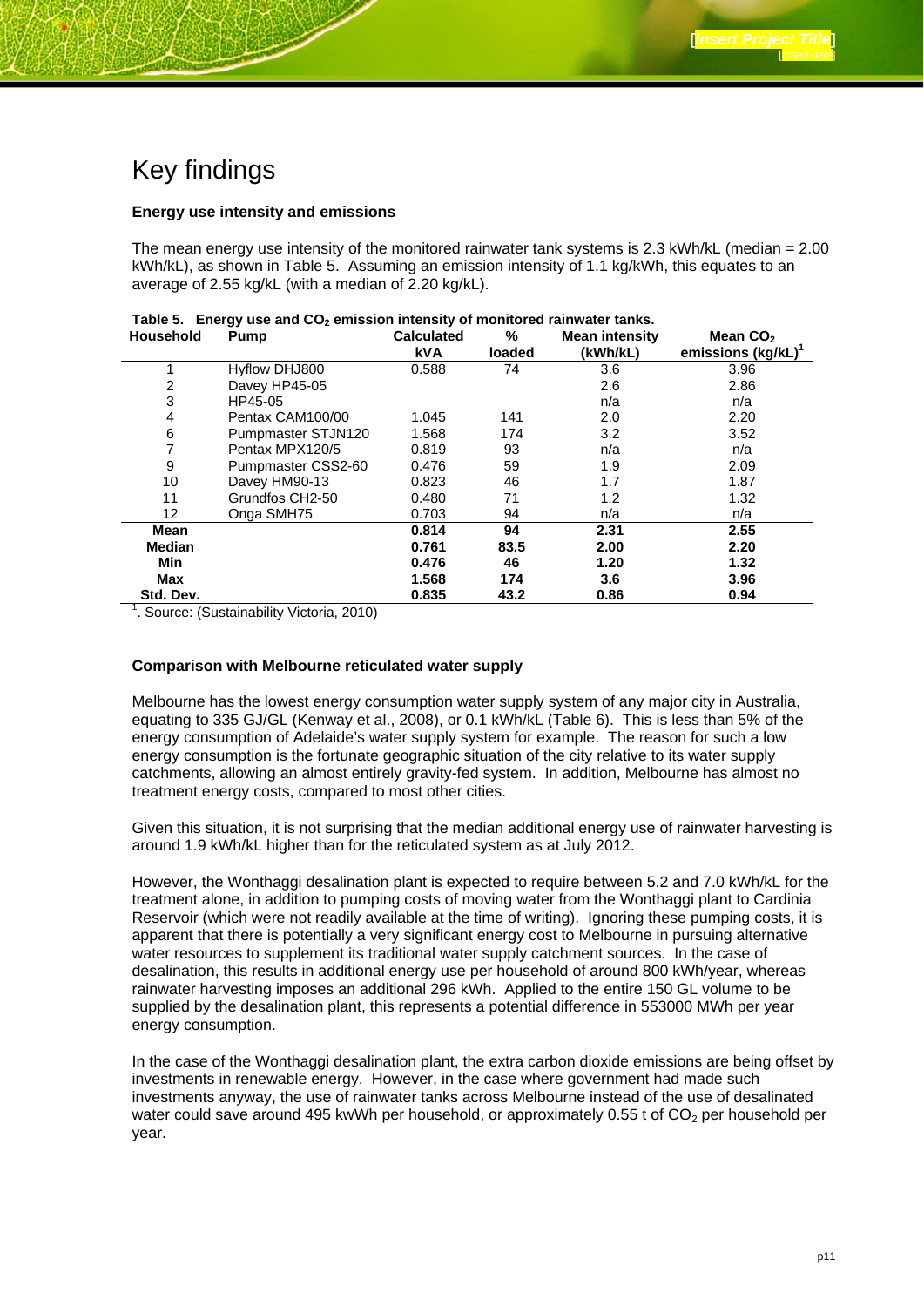**Table 6. Comparison of energy use and CO2 emission intensity of rainwater harvesting with Melbourne's water supply system.** Emissions calculated assume emission rates typical for Victoria (Kenway, et al., 2008) and thus exclude any offset arrangements. This analysis thus shows the emissions before any offsetting takes place. Annual water use is taken from Wilkenfield & Associates (2006), who report an annual water use of 134.54 kL/yr for a combination of toilet flushing, clothes washing, shower and outdoor purposes, for an average house of 2.67 people.

| <b>Water source</b>                   | <b>Energy intensity</b><br>(kWh/kL) | <b>CO2</b> emissions<br>(kg/kL) | Annual energy use<br>(kWh) | <b>Annual CO2</b><br>emissions (kg) |
|---------------------------------------|-------------------------------------|---------------------------------|----------------------------|-------------------------------------|
| Rainwater<br>harvesting               | 2.31                                | 2.541                           | 311                        | 342                                 |
| Melbourne potable<br>(without desal.) | $0.1 - 0.13$                        | $0.11 - 0.14$                   | 13-16.9                    | $15-19.5$                           |
| Melbourne potable<br>(with desal.)    | $5 - 7$                             | $5.5 - 7.7$                     | 672-941                    | 740-1036                            |

#### **Factors influencing the energy use intensity of domestic rainwater harvesting systems**

In this project we attempted to assess the influence of design factors (e.g. number of starts/kL supplied, size of pump motor, etc). We note that there are of course other factors that may play a role, such as the number of people in the household, but these influence the energy use indirectly, by affecting water use, and are thus taken into account in the calculation of energy intensity.

The size of pump was shown to have a significant impact on energy use intensity (Figure 1), demonstrating that in general domestic rainwater pumps appear to be over-specified for their application. The most efficient of these pumps – from household 10 – consumed only 1.2 kWh/kL.



**Figure 1. Relationship between pump motor size and energy intensity**. Note; this relationship excludes one outlier (property 1), where configuration problems are likely to have influenced the energy efficiency.

#### **Best practice scenario**

The energy use intensity of rainwater harvesting systems varies significantly, depending on pump configuration Household 11, using a Grundfos CH2-50, used only 1.2 kWh/kL, being around 50% of the mean. The use of such a system would result in an annual power consumption of only 161 kWh/year, a saving of 150 kWh/year over an 'average' system, and a saving of around 645 kWh/year/household over the energy consumption of desalinated water.

This performance provides clear evidence of the value in specifying high-efficiency rainwater pumps, although it is noted that these typically come at a higher cost than the least efficient pumps.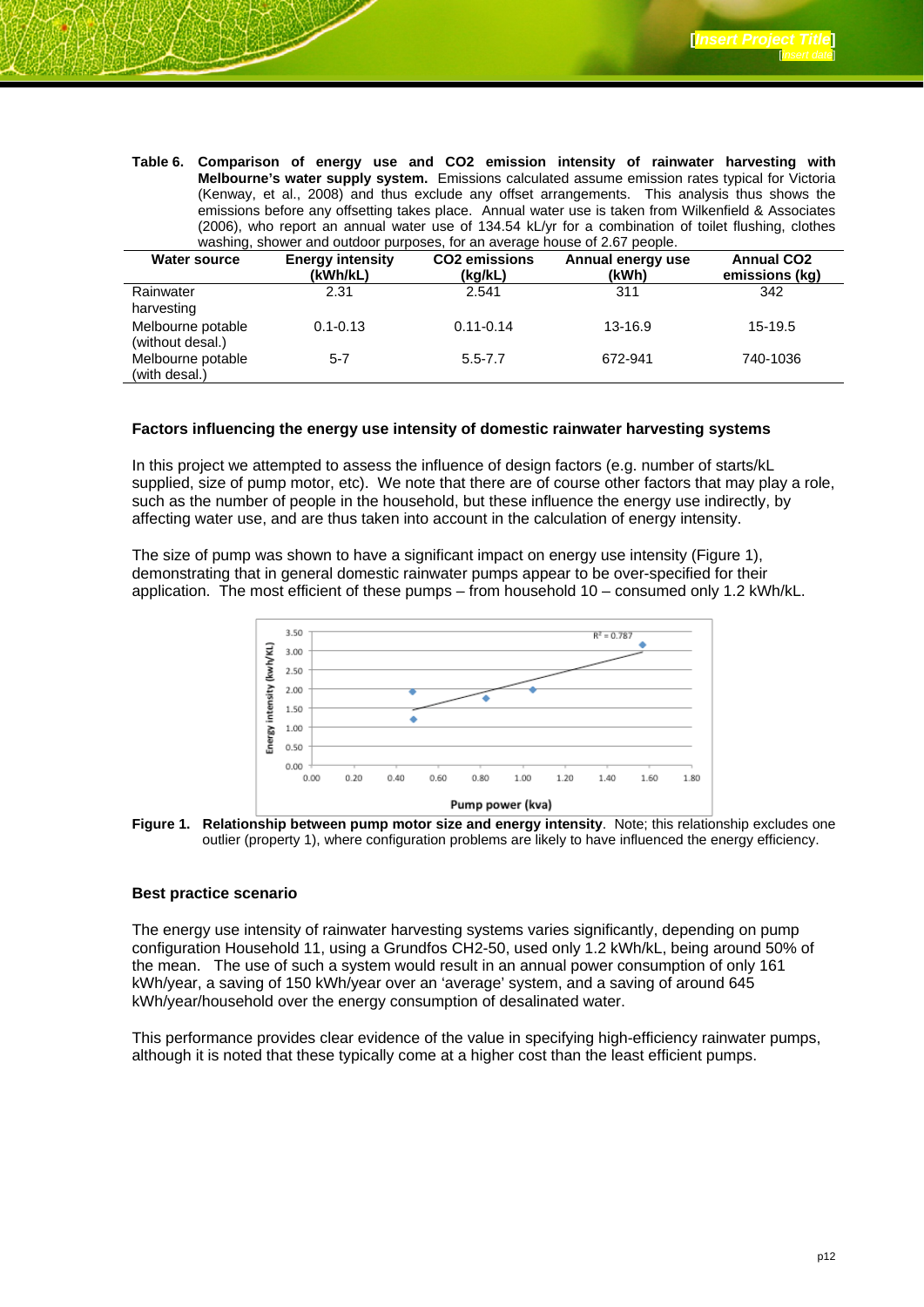### Project evaluation

The project was undertaken using the methods as planned in development of the proposal and as such, met its primary objectives. The data collected provides a very important information source, one that we are happy to make available to Sustainability Victoria and to other entities who wish to use it (e.g. retail water authorities).

One area we remain disappointed with was the clear relationship between factors driving energy efficiency (e.g. number of pump starts), which we had hoped would provide a more definitive guidance. In part this was due to the difficulty in finding households willing to participate in the project, and having found them, ensuring that their system was functional at all times. This has also placed some qualification on the messages we are communicating to the industry.

For this reason, we have decided to extend the project beyond its original scope, continuing the monitoring for an extra 12 months; this will be funded by The University of Melbourne through its existing resources. This expansion of the project will also allow us to publish the findings in relevant industry and scientific journals, as well as suitable industry conferences. Despite this, the project has provided very clear data on the relative energy cost and benefits of domestic rainwater harvesting systems, and the potential for reducing consumption through careful specification of pump systems.

### Recommendations and future directions

There are a number of important steps that specifiers of rainwater harvesting systems can take to maximise energy efficiency:

- 1. The most important is to ensure that pumps are appropriately sized for their application. Undersized pumps will be work above their recommended loading, resulting in decreased efficiency. However, the most common situation is for pumps to be oversized. Minimising head losses through the use of large transfer pipes to the point of reticulation (e.g. to the house) can allow small pumps to be used.
- 2. Reducing the number of starts required by the pump. This can be done using either a pressure tank or a pressure control switch that is programmable to allow a wider range of variation in pressure.
- 3. Specify pumps which have low power consumption relative to performance. Whilst the P1 and P2 power consumption figures provided by manufacturers may not provide a complete indication of likely energy efficiency, they do provide a valuable starting basis.

Importantly, these steps should be incorporated into policy and we believe that Sustainability Victoria could play an important part in this, by:

- 3. Advocating for the development of a 5 star standard to be applied to rainwater pumps sold in Australia. The 5 star standard could be developed based on standard laboratory testing (with a given upstream and downstream head, a given flow rate and pressure, and a given number of starts), reflective of typical household conditions.
- 4. Advocating that the Living Victoria Water Rebate Program require a minimum energy efficiency standard be met by pump systems installed as part of rainwater harvesting installed under the rebate program.

There are clearly significant savings to be made in water through the use of rainwater harvesting as a supplementary water supply to Melbourne's potable system. The evaluation of the energy use costs or benefits of rainwater harvesting is system-specific, as it depends on the energy intensity of the existing system. In the case of Melbourne, the existing gravity-fed system has very low energy costs both for transport and treatment. However, the alternative supplementary supply of desalinated water comes at a very high energy cost, meaning that for Melbourne, rainwater and stormwater harvesting is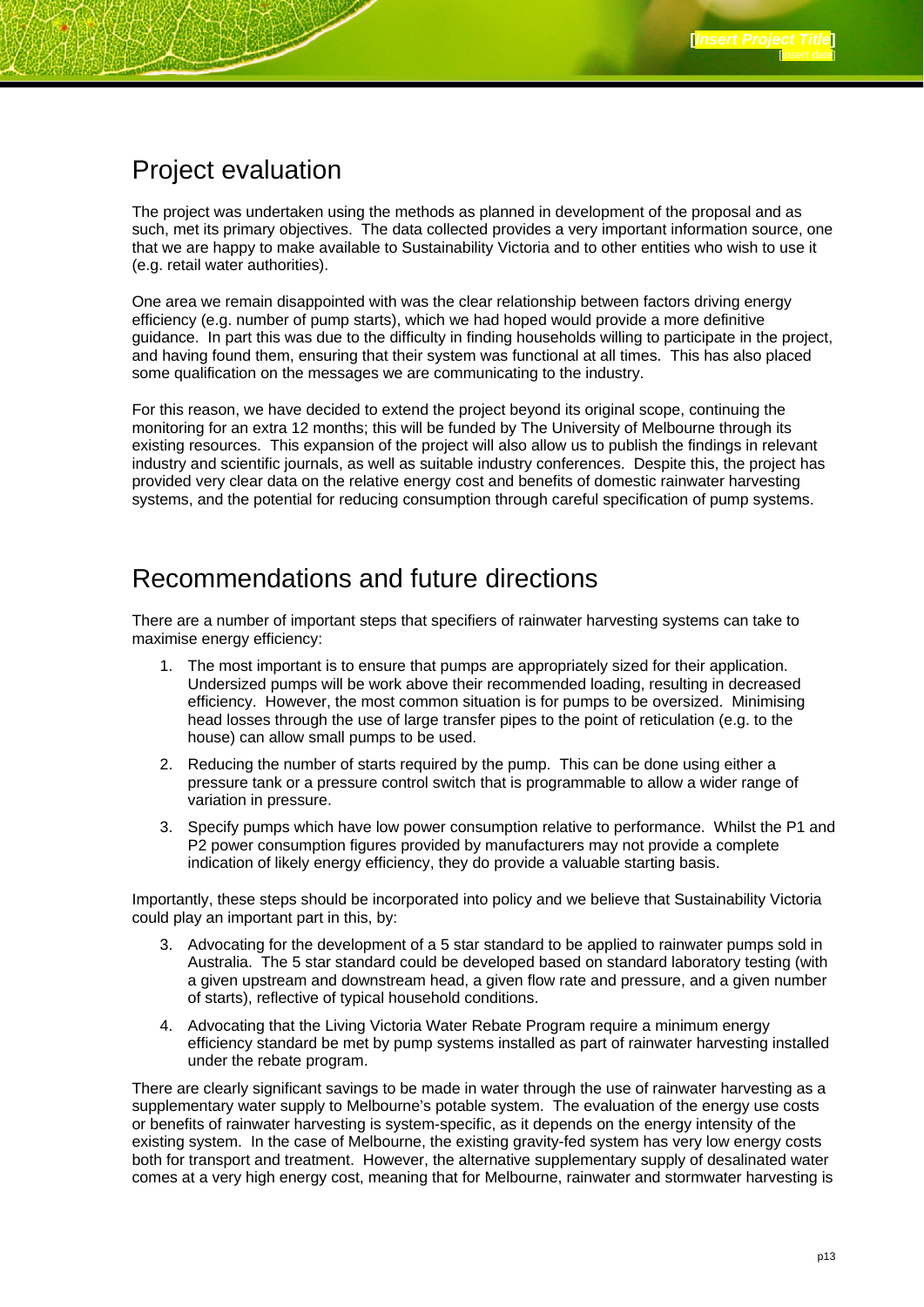a very attractive option. Sustainability Victoria should consider advocating that the energy cost of alternative water supplies be included in the per kL usage charge for water (rather than embedded in the fixed supply charge), so that there is a clear economic incentive to use energy-efficient sources.

This study will be used to build integrated scenarios of alternative water supply options for Melbourne, so that future decisions about supplementary water supply options can be made with a proper understanding of the implications for consumption of potable water and energy.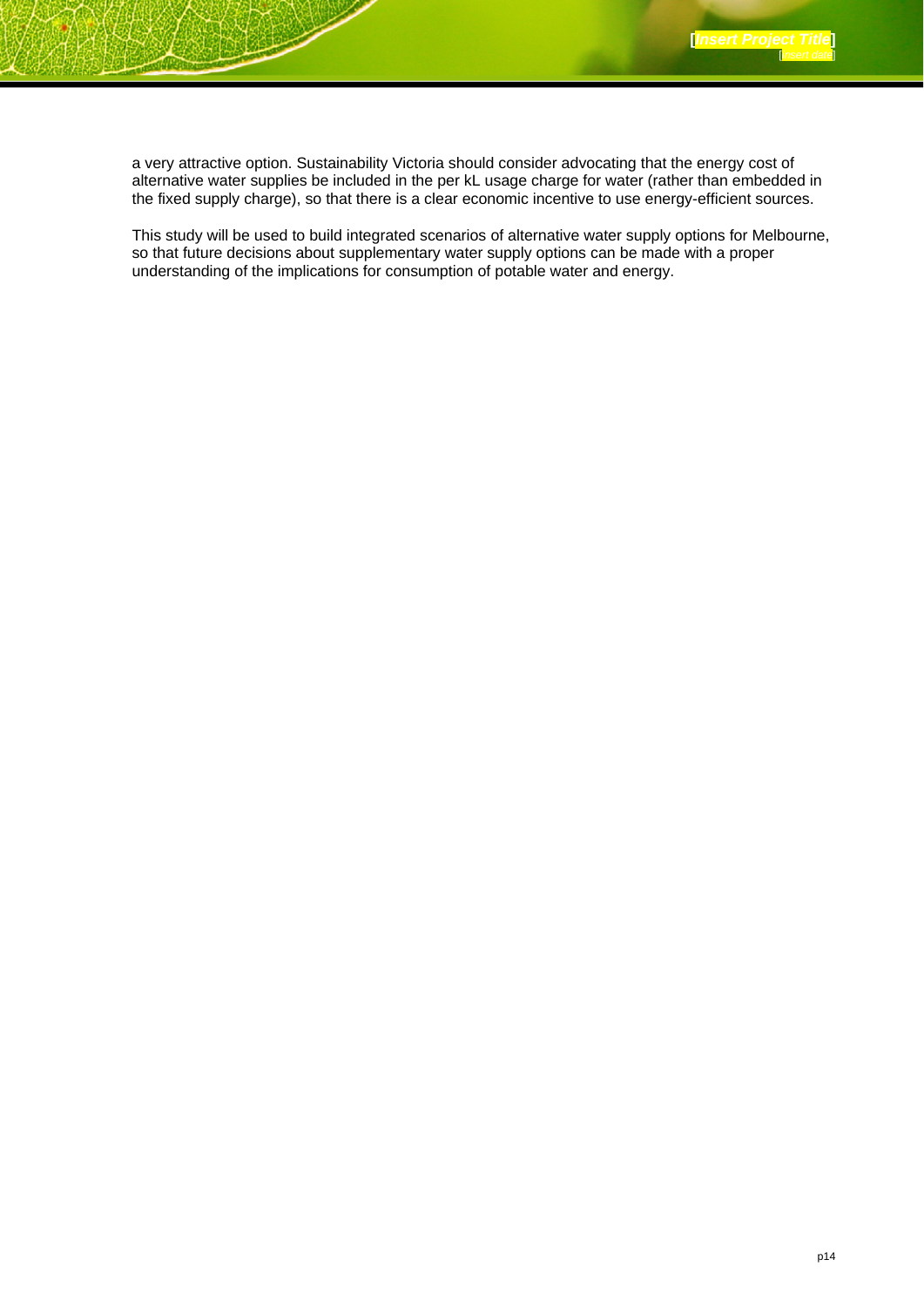# Appendix One: Project Financial Report

A financial acquittal of the whole project (this will not be made public)